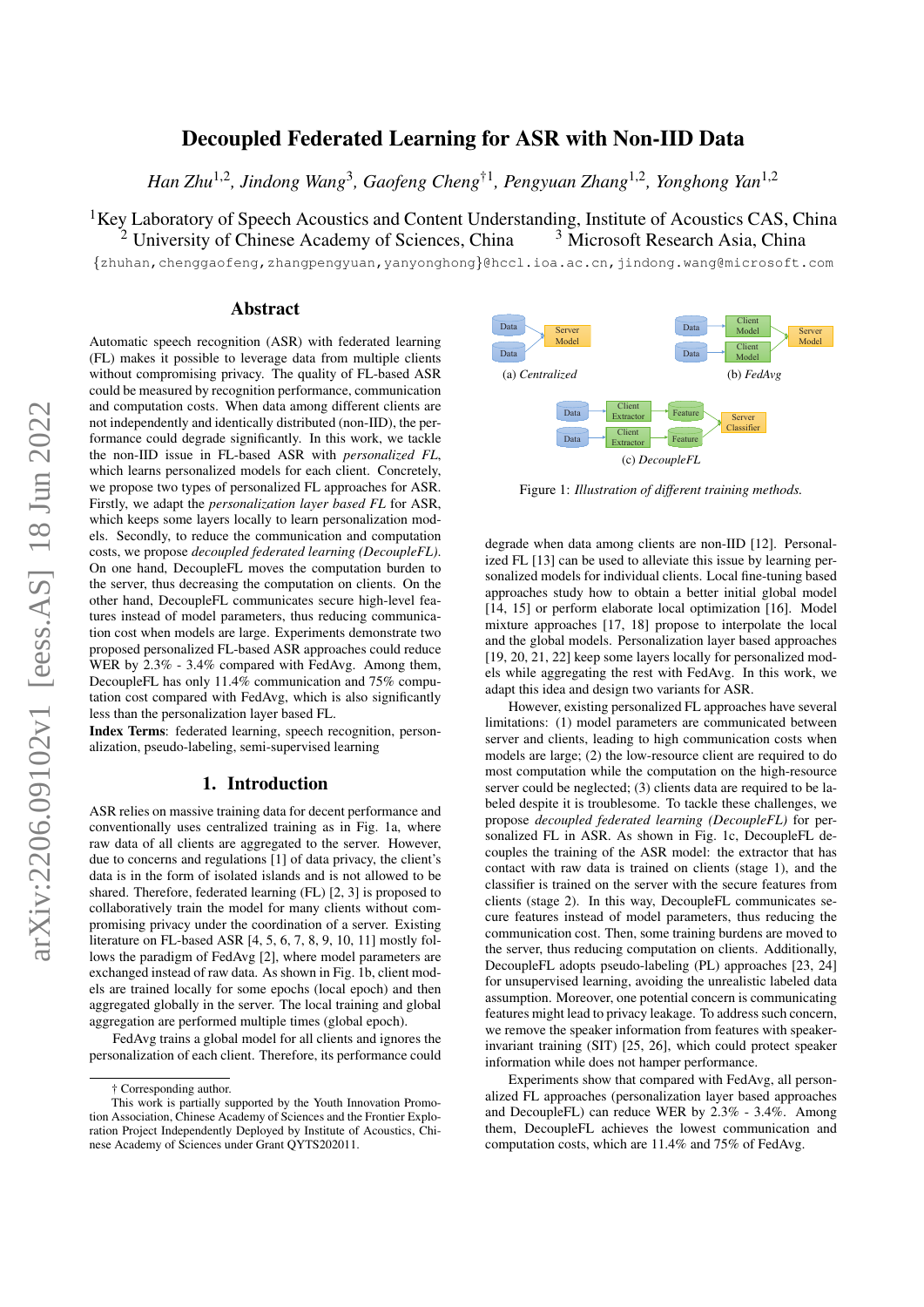<span id="page-1-0"></span>

Figure 2: *(a) FL with personalized layers. Personalization layers are kept locally while global layers are aggregated in the server. (b) DecoupleFL. In stage 1, extractors are trained locally with client's data. In stage 2, the classifier is trained globally with secure features from clients. (c) Continuous pseudo-labeling. Pseudo labels are generated from teacher model, which is the EMA of the student model.*

## 2. Proposed Approach

In this section, we first introduce FL with personalization layers approach and two proposed variants for ASR. Then, we describe the proposed DecoupleFL approach.

#### 2.1. FL with Personalization Layers

A straightforward way for personalized FL is to keep some personalization layers locally and only aggregate other global layers as in [Fig. 2a.](#page-1-0) Therefore, the personalization layers can learn the personalized perspective of clients, while global layers learn the common knowledge shared among clients.

We denote the parameters of personalization and global layers as  $\theta_p$  and  $\theta_g$ , respectively. Client's index is k, training update is  $t$ , and local update number is  $E$ . Same with FedAvg, in each client, all layers are trained using stochastic gradient descent (SGD):

$$
\left(\theta_{p,t+1}^k, \theta_{g,t+1}^k\right) \leftarrow SGD\left(\theta_{p,t}^k, \theta_{g,t}^k\right). \tag{1}
$$

Then, when  $mod(t, E) = 0$ , the server aggregates global layers from all  $K$  clients and send them back to each client as:

$$
\theta_{g,t+1}^k \leftarrow \frac{1}{K} \sum_{k=1}^K \theta_{g,t+1}^k.
$$

It is intuitive to design two variants for ASR: FedNorm and FedExtract. FedNorm uses all normalization layers as personalization layers to reduce the distribution shift before each layer; FedExtract uses the bottom few layers (extractor) as personalization layers to reduce the distribution shift before the global classifier. However, they require communicating parameters, leading to high communication costs for large models. Since SGD is performed only on clients while parameter aggregation is performed on the server, the computation burden for lowresource clients is much larger than the high-resource server.

#### 2.2. Decoupled Federated Learning

This paper proposes *DecoupleFL* to address the above challenges in personalized FL for ASR. Specifically, DecoupleFL decouples the model training into two stages: training of extractor on clients (stage 1) and classifier on the server (stage 2). Thus, it reduces the computation cost on clients and reduces the communication cost when ASR models are large. The procedure of DecoupleFL is shown in [Fig. 2b.](#page-1-1) Note that DecoupleFL requires a pre-trained ASR model as the initialization.

#### <span id="page-1-2"></span><span id="page-1-1"></span>*2.2.1. Stage 1: Training of Extractor*

In stage 1, the classifier  $\theta_c$  is fixed and the extractors  $\theta_e$  are optimized locally on client's data. Therefore, similar with FedExtract, extractors are also used as personalization layers to tackle the non-IID distributions among clients. To remove speaker information from the features, we applied speaker-invariant training on the extractor. Specifically, we add a speaker classifier  $\theta_s$ and train the entire model with the min-max objective:

$$
\min_{\theta_e} \max_{\theta_s} \mathcal{L}_{ASR} (\theta_e, \theta_c) - \lambda \mathcal{L}_{SPK} (\theta_e, \theta_s)
$$
(3)

Where  $\mathcal{L}_{ASR}$  is the ASR loss (CTC) and  $\mathcal{L}_{SPK}$  is the speaker classification loss (cross-entropy).

With this objective, the speaker classifier  $\theta_s$  is optimized to minimize the speaker classification loss, while the extractor  $\theta_e$  maximizes it. In this way, the extractor is trained to remove speaker information from features so that the speaker classifier cannot accurately classify speakers. Simultaneously, the extractor is optimized to minimize the ASR loss  $\mathcal{L}_{ASR}$ , which ensures the extractor could maintain decent ASR performance. This min-max optimization is implemented by inserting a gradient reversal layer between the extractor and speaker classifier [\[27\]](#page-4-26).

#### *2.2.2. Stage 2: Training of Classifier*

In stage 2, each client's features extracted with the personalized extractor from stage 1 are aggregated in the server to refine the common classifier. Since the personalized extractors are constrained by a fixed common classifier  $\theta_c$  in stage 1, these features are well aligned. Thus it is reasonable to use these features to refine the common classifier. The optimization objective is:

$$
\min_{\theta_c} \mathcal{L}_{ASR} \left( \theta_c \right) \tag{4}
$$

where the classifier is optimized and extractors are not used.

#### *2.2.3. Unsupervised Training with Continuous PL*

We adopt continuous PL (shown in [Fig. 2c\)](#page-1-2) [\[23,](#page-4-22) [24\]](#page-4-23) to compute the  $\mathcal{L}_{ASR}$  in both stage 1 and stage 2. Note that the continuous PL approach could also be used in other FL approaches like FedNorm and FedExtract. Given an unlabeled sample  $x$ , the ASR loss in the  $t$ -th round of update is computed as:

$$
\mathcal{L}_{ASR}(\theta) = -\mathbb{E}_{\mathbf{x} \sim p(\mathbf{x})} \log p_{\theta_t}(\hat{\mathbf{y}} \mid a(\mathbf{x})),
$$
 (5)

where  $\theta_t$  is the t-th student model,  $a(\cdot)$  is the data augmentation function and  $\hat{y}$  denotes the pseudo label which is generated as:

$$
\hat{\mathbf{y}} = \underset{\mathbf{y}}{\operatorname{argmax}} \log p_{\xi_t}(\mathbf{y} \mid \mathbf{x}),\tag{6}
$$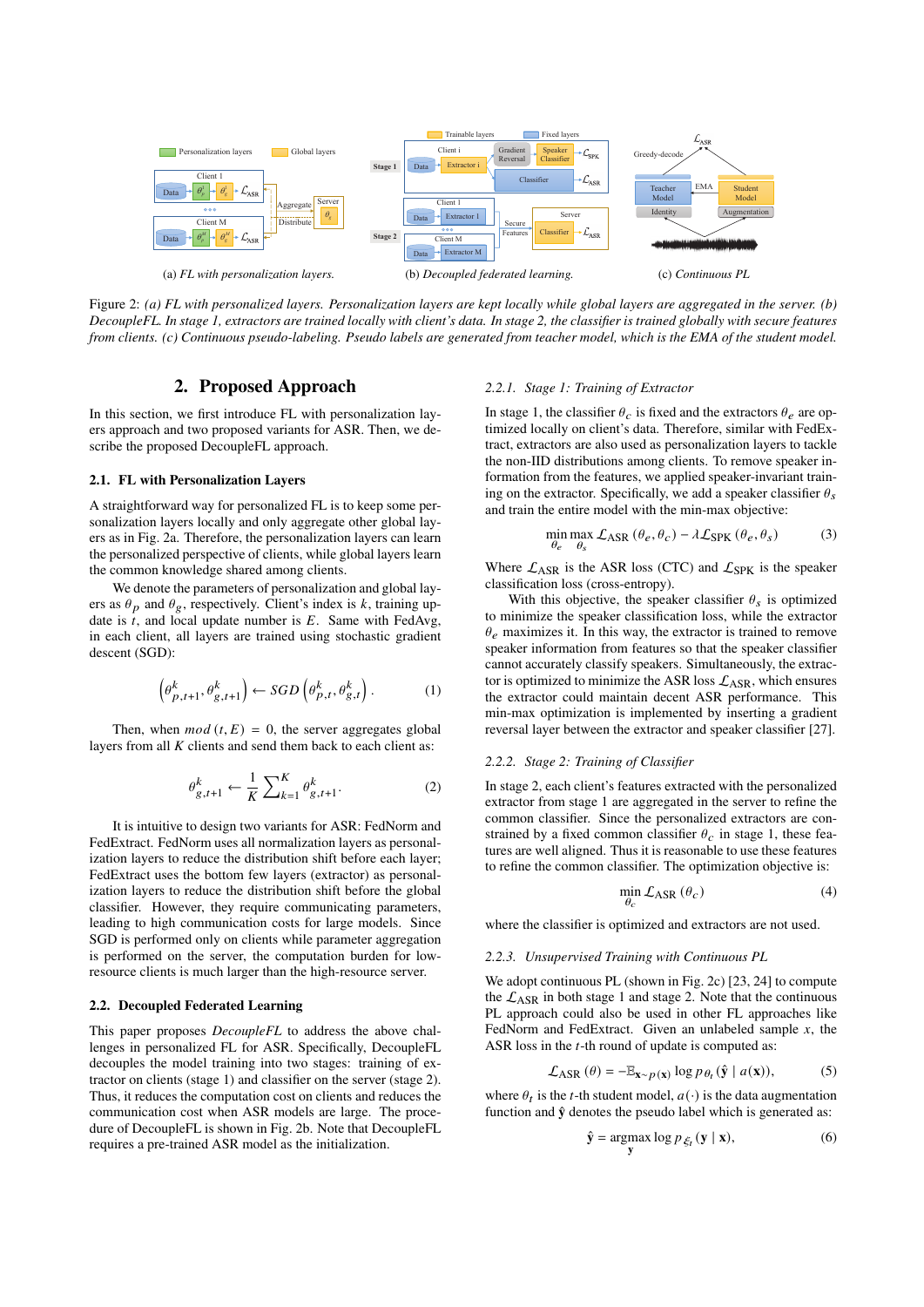where argmax denotes the greedy decoding.  $\xi_t$  is the teacher model in the  $t$ -th update, which is the exponential moving average of the student model  $\theta_t$ :

$$
\xi_t = \alpha \xi_{t-1} + (1 - \alpha)\theta_t \tag{7}
$$

where  $\alpha$  is the decay factor.

# 3. Experiments

#### 3.1. Experimental Setup

We evaluate all approaches by adapting a baseline ASR model to an unseen target domain. The baseline ASR model consists of two layers of CNN and 14 layers of transformer. We use CNN and the bottom 7 transformer layers as extractors, while other layers are the classifier. The baseline ASR model is centralized trained in the server with CTC criterion on datasets in [Table 1.](#page-2-0)

<span id="page-2-0"></span>Table 1: *Structure of labeled datasets for baseline model.*

| Dataset                   | Duration (Hours) |  |  |
|---------------------------|------------------|--|--|
| AMI                       | 100              |  |  |
| Fisher                    | 1.761            |  |  |
| SwitchBoard               | 317              |  |  |
| LibriSpeech               | 960              |  |  |
| Wall Street Journal (WSJ) | 81               |  |  |
| TED-LIUM v3               | 452              |  |  |
| <b>Internal Dataset</b>   | 3.248            |  |  |
| Total                     | 6,919            |  |  |
|                           |                  |  |  |

The target domain dataset is constructed from the unseen Common Voice corpus [\[28\]](#page-4-27). Specifically, we select three accents from Common Voice: Australia (AU), England (EN), and India (IN), with a training/validation/test ratio of  $100h : 10h :$ 10h. Each accent accounts for 1/3 in each set. We take each accent as a local client to simulate the non-IID scenario.

All methods are trained for 100 epochs using Adam opti-<br>mizer with the learning rate  $10^{-4}$  and decay factor  $\alpha = 0.9998$ . For evaluation, we average the 10 best checkpoints and apply beam-search decoding with LM, where the 4-gram LM is trained with transcripts in [Table 1.](#page-2-0)

#### <span id="page-2-1"></span>3.2. Unsupervised Training Approach

Table 2: *Comparison of PL approaches.*

| Method                 | AH           | EN           | īΝ           | AVG         |
|------------------------|--------------|--------------|--------------|-------------|
| Baseline<br>Vanilla PL | 19.4<br>17.6 | 15.7<br>15.2 | 22.6<br>20.6 | 192<br>17.8 |
| Continuous PL          | 16.9         | 14.6         | 19.7         | 17.1        |

We compare continuous PL with vanilla PL [\[29,](#page-4-28) [30\]](#page-4-29), where pseudo labels are generated with a fixed ASR model through beam-search with LM. As shown in [Table 2,](#page-2-1) continuous PL consistently outperforms vanilla PL in centralized training. Thus, we use continuous PL for unsupervised learning as follows.

### 3.3. Main Results

We compare FedNorm, FedExtract and DecoupleFL with:

- *Baseline:* the unadapted baseline model.
- *Client:* separately adapts baseline model for each client.
- *Centralized:* centralized training.
- *FedAvg:* the standard FL, where the local epoch is 1.

As shown in [Table 3,](#page-2-2) centralized outperforms client, indicating more training data helps even when non-IID. FedAvg

<span id="page-2-2"></span>Table 3: *Comparison of non-federated and federated learning approaches in terms of communication (comm.), computation cost, and word error rate (WER).*

|                 |         | Computation |            | WER $(\%)$ |         |        |            |
|-----------------|---------|-------------|------------|------------|---------|--------|------------|
| Method          | Comm.   | client      | server     | Australia  | England | Indian | <b>AVG</b> |
| <b>Baseline</b> | ۰       | ۰           | ٠          | 19.4       | 15.7    | 22.6   | 19.2       |
| Client          | ۰       | 100         | ٠          | 17.4       | 14.9    | 20.3   | 17.5       |
| Centralized     | ۰       | ۰           | 100        | 16.9       | 14.6    | 19.7   | 17.1       |
| FedAvg          | 20.70GB | 100         |            | 17.3       | 14.9    | 20.4   | 17.5       |
| FedNorm         | 20.69GB | 100         |            | 16.9       | 14.6    | 19.7   | 17.1       |
| FedExtract      | 10.71GB | 100         |            | 16.8       | 14.5    | 19.8   | 17.0       |
| DecoupleFL      | 2.35GB  | 50          | $0.5 * 50$ | 16.5       | 14.5    | 19.7   | 16.9       |

only performs similarly with client due to the non-IID issue. FedNorm, FedExtract and DecoupleFL outperform FedAvg by alleviating the non-IID issue with personalized models. Among them, DecoupleFL requires much less communication cost (i.e., communicated data size) and decreases computation cost (i.e., training epochs) by 50% for clients and by 25% in total, which will be further discussed in [Section 4.](#page-3-0)

<span id="page-2-3"></span>

Figure 3: *Illustration of personalization effect.*

We illustrate the personalization effects of three personalized FL approaches in [Fig. 3.](#page-2-3) The y-axis and x-axis denote the trained personalized client models and the client-specific testing set, respectively. All approaches perform best when we use the client model on this own testing set and degrades otherwise.

#### 3.4. Ablation Study of DecoupleFL

<span id="page-2-4"></span>In this section, we perform the ablation study to show the importance of each component in DecoupleFL. Note that each approach in the ablation study is trained for the same epochs.

Table 4: *Ablation study of DecoupleFL*

| Method          | AU   | EN   | IΝ   | <b>AVG</b> |
|-----------------|------|------|------|------------|
| <b>Baseline</b> | 19.4 | 15.7 | 22.6 | 19.2       |
| DecoupleFL      | 16.5 | 14.5 | 19.7 | 16.9       |
| - stage 1       | 17.3 | 147  | 20.3 | 17.4       |
| - stage 2       | 16.7 | 14.9 | 20.3 | 17.3       |
| - decouple      | 16.8 | 14.5 | 19.6 | 170        |

As shown in [Table 4,](#page-2-4) when stage 1 is discarded, the classifier is only trained with features extracted by a shared extractor. The performance degrades due to the lack of personalization. On the other hand, when stage 2 is removed, each client optimizes a client-specific extractor while keeping the classifier fixed. The performance is also significantly degraded. Finally, we discard decoupled training and perform end-to-end optimization for the entire model, which is equivalent to centralized training with personalized extractors for each client. The results show that the decoupled optimization can achieve similar performance to the end-to-end optimization.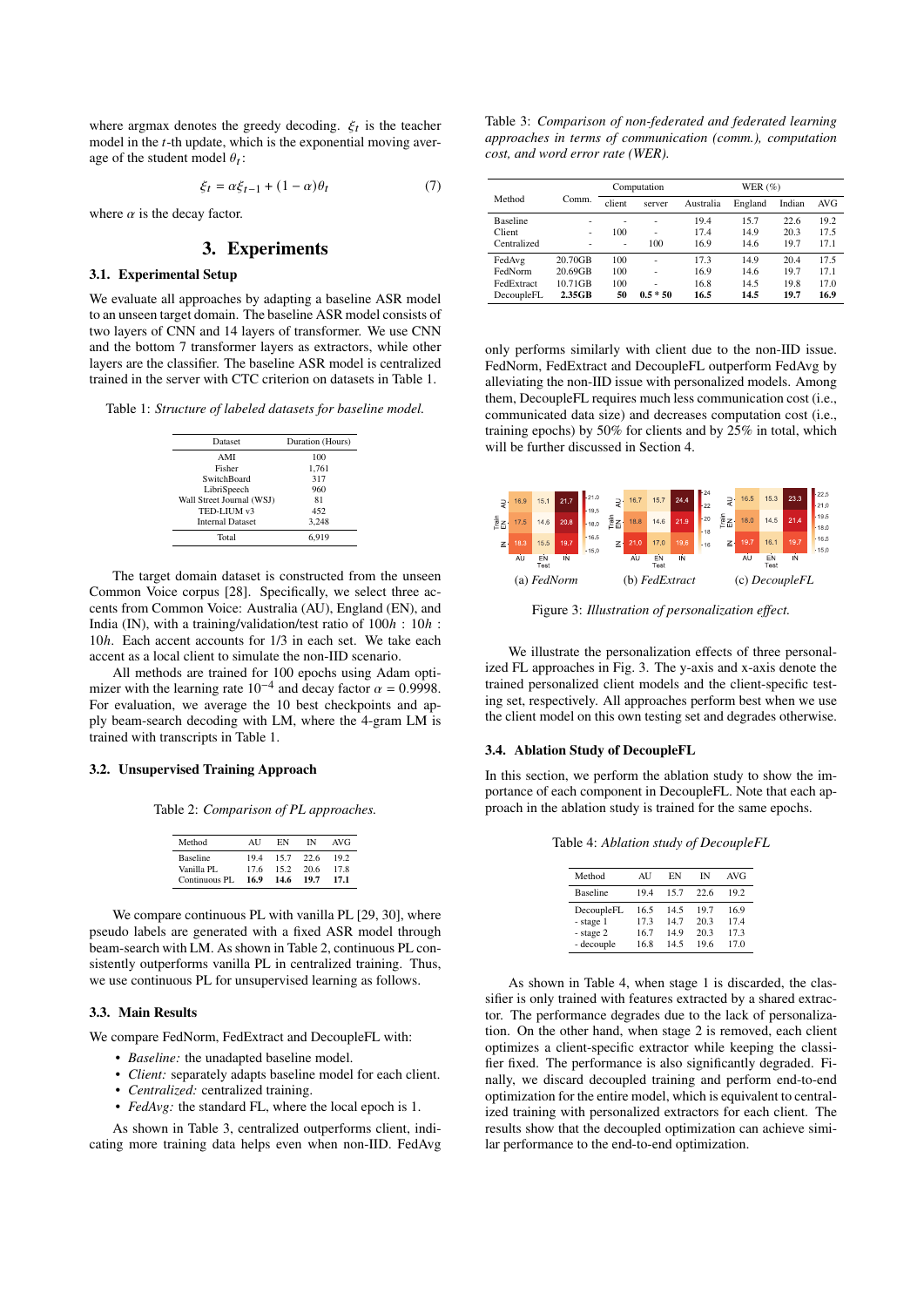## <span id="page-3-3"></span>3.5. Privacy Protection in DecoupleFL

<span id="page-3-1"></span>

Figure 4: *t-SNE Visualization of 5 speakers features from a client (EN). Unadapted and personalized features are denoted by circles and triangles, respectively. Each color represents a speaker.* Best viewed in color and zoom in.

We illustrate the privacy protection properties for DecoupleFL by discussing attacks against it. The inversion attack [\[31\]](#page-4-30) that aims to reconstruct the raw data could be avoided since the personalized extractors are only stored locally. However, it is unclear whether the attribute inference attack [\[32,](#page-4-31) [33\]](#page-4-32) that tries to infer private attributes (like speaker identity) could be defended. We denote features extracted from unadapted and personalized extractors as *unadapted* and *personalized* features, respectively. There are two potential attacking strategies to infer speaker information from personalized features: (I) an attacker who has audios of a speaker tries to retrieve this speaker's personalized features. Since the personalized extractors are invisible to the attacker, the attacker could only utilize the unadapted feature of this raw audio to find similar personalized features. To avoid this attack, the unadapted and personalized features of the same speaker should be sufficiently different. (II) the attacker tries to cluster the personalized features by speakers. To avoid this attack, the personalized features of the same speaker should not in the same neighborhood.

We illustrate the risks by visualizing unadapted and personalized features. We consider two types of extractors: CNN or CNN + bottom 7 transformer layers (CNN+Transformer).

As shown in [Fig. 4,](#page-3-1) with CNN extractor, unadapted and personalized features of the same speaker are close, indicating attack I is easy. SIT can help separate the unadapted and personalized features. However, the CNN extractor is not powerful enough to learn speaker-invariant representation. Thus the attack II is still possible. With CNN+transformer extractor, the unadapted and personalized features are already separated without SIT, avoiding the attack I. And the personalized features become speaker-invariant with SIT, which avoids the attack II. Note that each client owns multiple speakers. Otherwise, the attack II could be done simply by tracing who sends the feature.

In conclusion, DecoupleFL can protect data privacy since (1) Raw data does not leave clients; (2) Personalized extractors are stored in clients, thus avoiding the inversion attack; (3) SIT is used to protect the speaker identity in the features; (4) We could further improve the security of the features with homomorphic encryption [\[34\]](#page-4-33) and differential privacy [\[35\]](#page-4-34).

#### 3.6. Selection of Extractor

We have illustrated that the CNN+Transformer extractor is better than CNN regarding privacy protection. Now we discuss the performance and computation of different extractors.

<span id="page-3-2"></span>Table 5: *The performance of DecoupleFL w. and w./o SIT exploiting different extractors*

| Extractor       | <b>SIT</b> | AU   | EN   | īΝ   | AVG  |
|-----------------|------------|------|------|------|------|
| <b>CNN</b>      | $\times$   | 16.7 | 14.6 | 19.7 | 17   |
|                 |            | 16.7 | 14.8 | 19.7 | 17.1 |
| CNN+Transformer | $\times$   | 16.5 | 14.5 | 19.7 | 16.9 |
|                 |            | 164  | 14.7 | 19.8 | 17.0 |
|                 |            |      |      |      |      |

For performance, as shown in [Table 5,](#page-3-2) SIT does not hamper the performance clearly. And the performance with CNN+Transformer extractor slightly outperforms the one with CNN extractor. In terms of computation, no matter which extractor we select, the computation is the same in stage 1 since the trainable extractor is in the bottom of the model, which requires the forward and backpropagation for the entire model. Although the training memory in stage 1 could be decreased with a smaller extractor since only gradients of the extractor are kept in memory, the computation will correspondingly increase in stage 2 since a larger classifier is trained. Therefore, it is reasonable to use CNN+Transformer rather than CNN as the extractor for better privacy, performance and computation.

## 4. Discussions

<span id="page-3-0"></span>We discuss the proposed approaches as follows.

Data privacy. Personalization layer based FL, i.e., Fed-Norm and FedExtract, follow the FedAvg paradigm, whose security property is thoroughly discussed in previous work [\[33,](#page-4-32) [36\]](#page-4-35). For DecoupleFL, we illustrate that it could protect privacy in [subsection 3.5](#page-3-3) and more discussions are required in future.

Communication cost. DecoupleFL transfers features once, while FedNorm and FedExtract transfer model parameters multiple times. Therefore, when data size per client is relatively small or the global epochs are large, DecoupleFL will have less communication cost and vice versa.

Computation cost. FedNorm and FedExtract perform training on clients and the computation on the server could be neglected. But DecoupleFL trains on clients for half epochs (stage 1) and transfers the other half to the server (stage 2). In the server, since we only train the classifier, computation is reduced by 50%, which results in the 25% reduction in total.

# 5. Conclusions

In this work, we tackle FL-based ASR in the non-IID scenario with personalized FL. Firstly, We adapt the personalization layer based personalized FL approach for ASR. Secondly, we propose DecoupleFL to reduce communication and computation costs. Experiments show that the two types of personalized FL approaches achieve lower WER than FedAvg. Among them, DecoupleFL has the lowest communication and computation cost. Furthermore, we show DecoupleFL can protect data privacy with SIT without performance compromise.